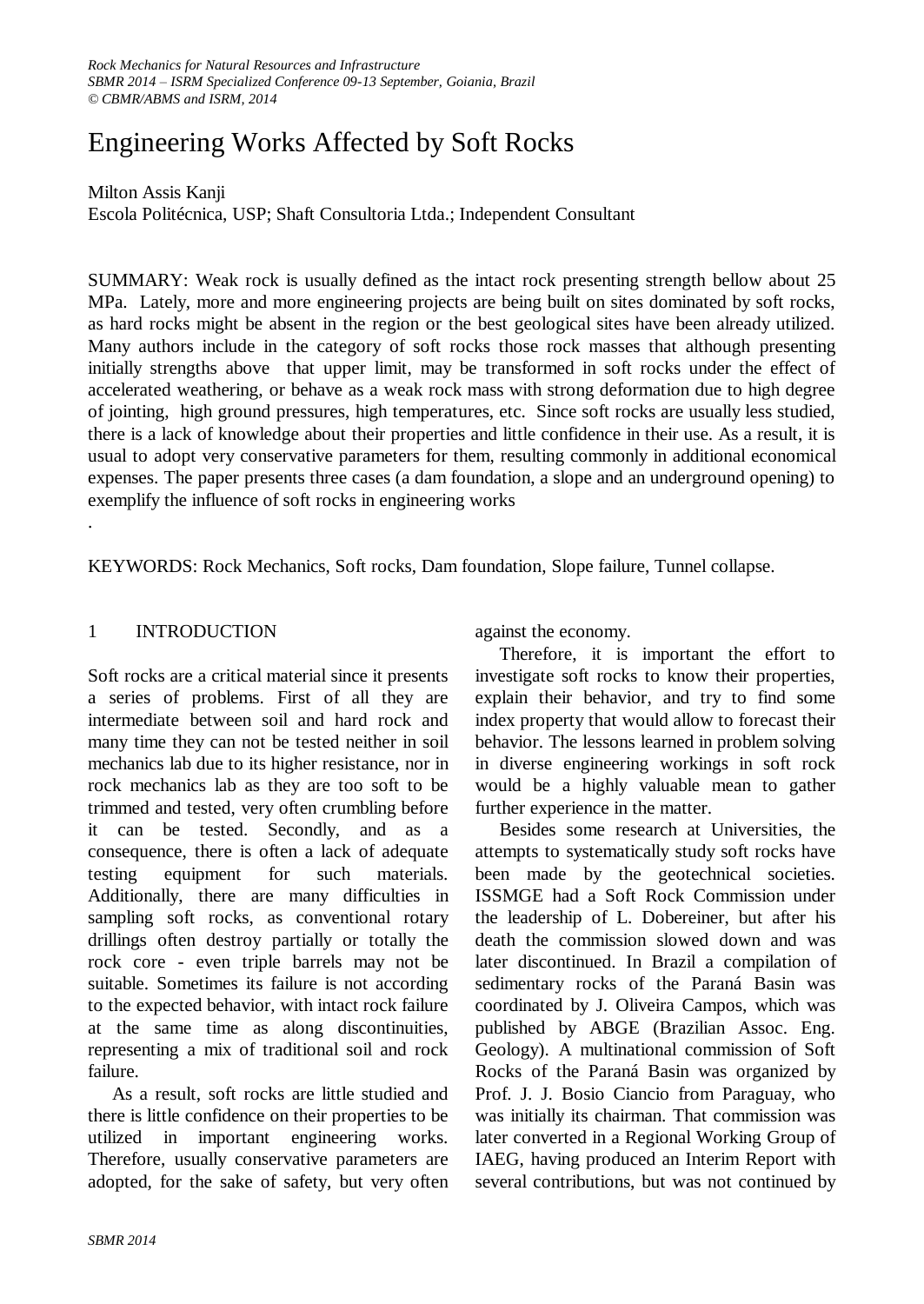the new President Elect.

 Under our suggestion, Dr. P. Pinto, President of the ISSMNGE proposed a new Joint technical Committee on Soft Rocks (JTC-7), jointly sponsored by ISSMGE, ISRM and IAEG, which started working but unfortunately was dismissed about 2 years later, with all other JTCs, except JTC-1 on Slope Stability. In 2011 during the ISRM International Congress, this Author proposed the establishment of a Technical Commission on Soft Rocks which was accepted by the new President, Dr. Xia-Ting Feng and the ISRM Board. The commission is being active, and information can be obtained in the ISRM site. It is expected that interested experts join the commission.

# 2 WHAT IS SOFT ROCK

The limits in strength of what can be considered soft rocks is somewhat variable according to various authors, but generally it is considered that their upper limit of the intact rock is about 25 MPa.

 The lower limit, distinguishing from soil, is more questionable. Terzaghi & Pech (1967) consider that SPTs above 50 and a UCS (unconfined compression strength) above 0.4 MPa the material has more rock like characteristics than soil. Rocha (1975) considers as rock the material that does not crumble when immersed in water, and suggests the UCS of 2MPa for rocks. Dobereiner (1984, in Dobereiner, 1987) proposes an UCS of 0,5 MPa, which practically coincides with the value proposed by Rocha.

 Another criteria proposed to define the transition between soil and rock was presented by Baud & Gamblin (2011) by means of the limit pressure in pressuremeter testing, indicating values from 2 to 10 MPa depending on the elastic modulus to the limit pressure ratio, as reproduced in Figure 1.

 The establishment of limits between soft rock and soil or hard rock is somewhat questionable. When verifying wether all rock types follow the theoretical relationship between porosity and dry density, it was seen that there is a gradual transition of data from hard rock to soft rock and to soil, as shown by the plot of dry density vs. porosity in Figure 2 (Kanj & Galván 1998).



Figure 1. Pressuremeter Limit Pressure as a function of the Elastic Modulus to the Limit Pressure ratio (Baud & Gamblin, 2011).



Figure 2. Plot of dry density vs porosity along the theoretical line for various rock types (Kanji & Galván, 1998)

 It is important to mention that Deere & Vardé (1986) have also considered that rock masses can be considered weak not only by the low strength of the intact rock, but also rock masses of hard rock but containing structural features of low strength as discontinuities, voids, etc, making the whole mass weak. They have used the term "weak rock" for these cases.

In the same way, it has been accepted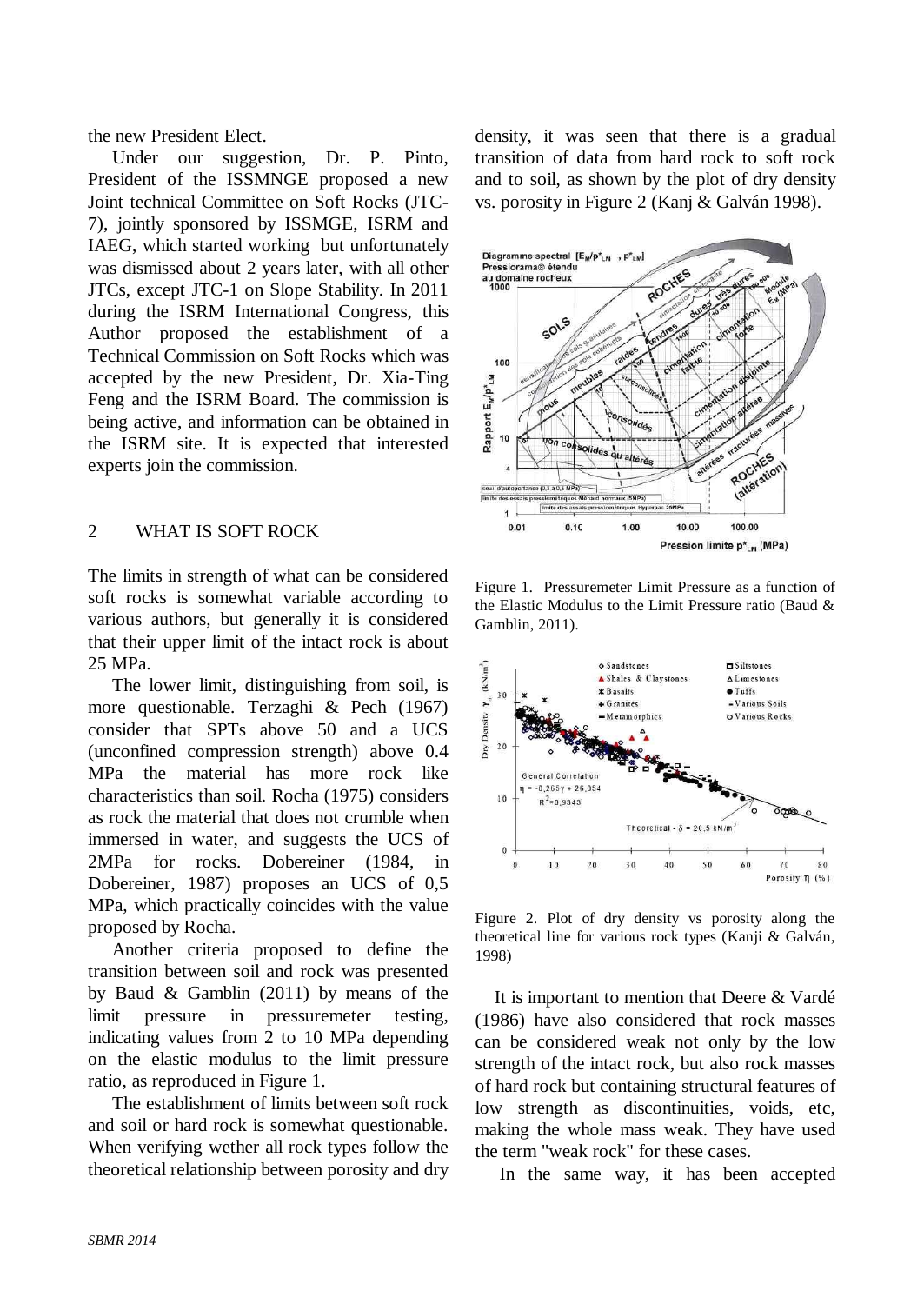nowadays that rock masses of harder intact rocks but that can deteriorate quickly becoming soft, or intensely jointed or at great depth subjected to high pressures may present high deformation and therefore will behave as soft rocks. This means that the concept of low strength intact rock is extended also to the rock mass. The examples given in this paper relate to both intact rock and weak rock mass.

 The rock types that usually constitute intact soft rocks are mentioned in Table 1.

Table 1. Usual Soft Rock types.

| <b>Sedimentary rocks:</b>                    |                                               |  |  |  |
|----------------------------------------------|-----------------------------------------------|--|--|--|
|                                              | <b>Clastic:</b> mudstones, shales, siltsones, |  |  |  |
| sandstones, conglomerates and beccias, marl. |                                               |  |  |  |
| Evaporites: salt rock, carnalite, etc.       |                                               |  |  |  |
| <b>Soluble:</b> limestone, dolomite, gipsum. |                                               |  |  |  |
| Coal.                                        |                                               |  |  |  |
| Igneous rocks:                               |                                               |  |  |  |
| Volcanic conglomerates, breccias and lahar,  |                                               |  |  |  |
| Piroclastic deposits, volcanic ash, tuff and |                                               |  |  |  |
| ignimbrite. Basaltic breccia.                |                                               |  |  |  |
| Weathering products of crystalline rocks     |                                               |  |  |  |
| <b>Metamorphic rocks:</b>                    |                                               |  |  |  |
|                                              | Slate, Phyllite, Schists, Quartzite little    |  |  |  |
| cemented. Volcanic deposits.                 |                                               |  |  |  |

 Some rock types usually referred as soft rock may be very hard according to their cementation degree, as for instance siltstones, sandstones and schists. Therefore it is not enough to mention the rock type, but also their cementation degree, among other characteristics.

 Sedimentary rocks are affected by cementation and burial pressure along the time, and most usually older rocks are more resistant than younger ones, as shown by Bosio & Kanji (1998) in Figure 3 for sedimentary rocks from the Paraná Basin (Southern part of Brazil, East of Paraguay, Uruguay and North of Argentina), with rocks from Silurian-Ordovician age presenting higher strength than the ones from Jurassic, for example. It can be seen also that the porosity decreased with age, increasing UCS.



Figure 3. Graph of UCS vs Porosity for sedimentary rocks from Paraná Basin indicating their geologic age (Bosio & Kanji, 1998).

### 3 SOFT ROCK PROPERTIES

The characterization of soft rock properties has been made by several authors, with emphasis to Galván (1999), Kanji & Galván (1998) and Kanji (2011) who have correlated several physical and mechanical properties among them, showing sometimes very narrow correlations. As a result, it is suggested that some characteristics apparently are able to indicate preliminary the expected behavior of the rock, as the absorption, since it is closely correlated to the porosity, which in turn correlates to density and strength.

# 4 EXAMPLE OF DAM FOUNDATION PROBLEM OF SOFT ROCK.

The dam foundation must prevent problems related to stability, deformation and leakage, whatever is the type of dam. These requirements are even more important in the case of concrete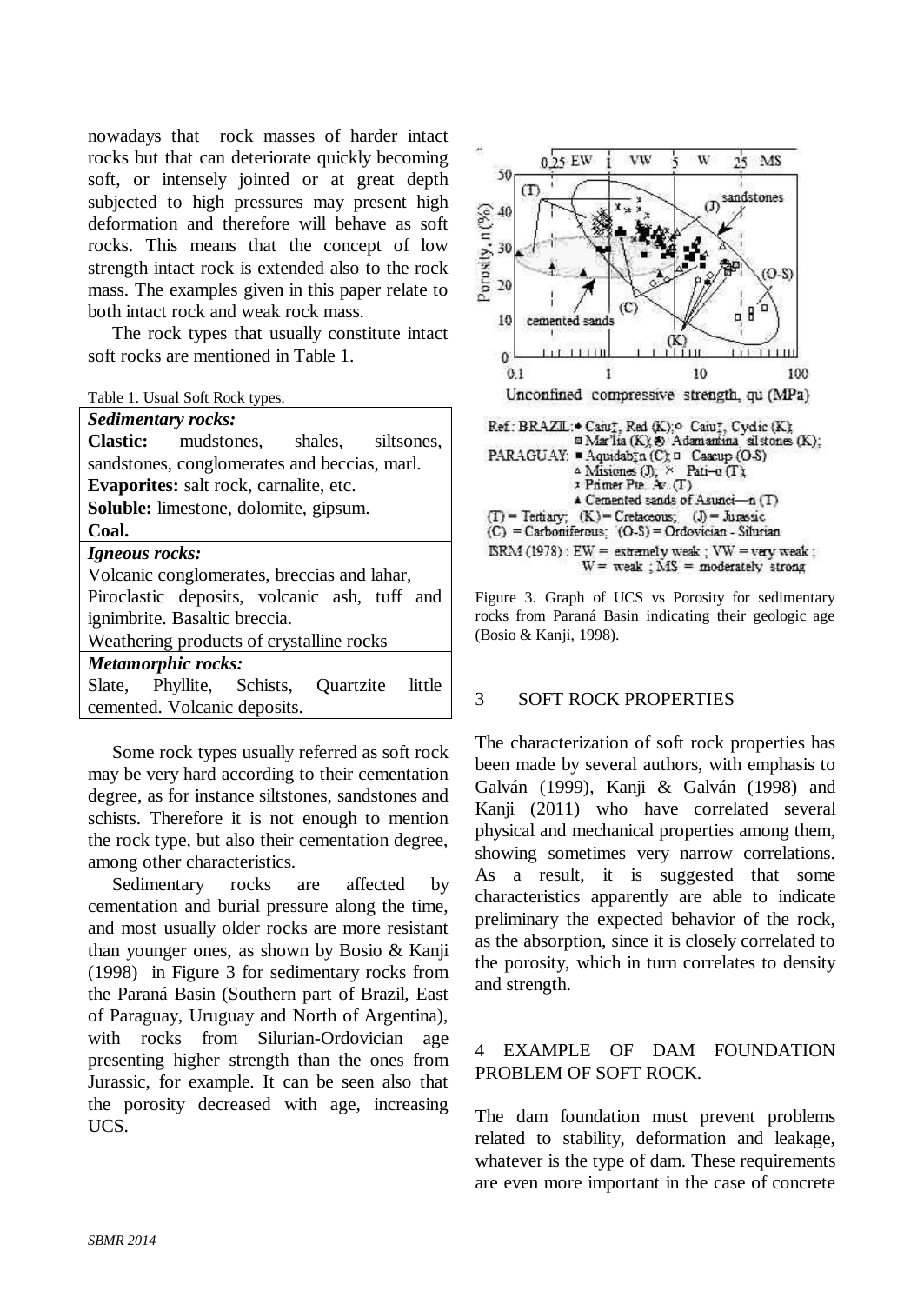dams. The rock weakness affects mainly its sliding stability, depending on the rock strength and the position and orientation of the weaknesses.

 In concrete gravity dams the most adverse condition is when horizontal of near horizontal are present in the foundation, impairing the safety with respect to sliding. The shallower the feature (weak layer or plane) the more important it is. This fact can be illustrated by the graph of Figure 4, relating the required friction angle for Safety Factor of 1, according to the foundation drainage condition (with data obtained from Cruz et al., 1978).



Figure 4. Necessary friction angles of a horizontal weak zone or plane at various depths within the foundation, for different drainage conditions

 A typical example of weak layer affecting the foundation stability is that of the Castrovido Dam in Spain, mentioned by Alonso (2011), with siltstone intercalation in sandstones, as depicted in Figure 5, which obliged to changes in design due to the low strength of the siltstone.



Figure 5. Siltstone intercalations in sandstone, at the Castrovido dam foundation in Spain (Alonso, 2011)

The siltstone has IP of 10 to 12, and residual friction angles of about  $15^{\circ}$  to  $18^{\circ}$ . Coincidently, this value coincides with the application of Kanji´s (1974, 1998) expression

$$
\Phi_{\rm res} = 46.6 / (IP)^{0.446} \tag{1}
$$

Another impressive example of that of the Itiquira dam, Brazil, a low concrete gravity dam destined to hydroelectric generation by two power plants in a row. A few blocs at the right abutment have been built in advance. When excavating for the construction of blocks in the river bed a series of weathered siltstone weak layers were encountered, obliging to deepen the excavation, with extra cost and time delay.

 Figure 6 show the highly adverse position of such layers with respect to the sliding stability of the dam, and Figure 7 depicts a detail of the weak bed within hard cemented sandstone.



Figure 6. Soft siltstone layers in adverse position within cemented sandstone in the dam foundation.



Figure 7. Detail of the siltstone intercalations in the sandstone, corresponding to a weak layer.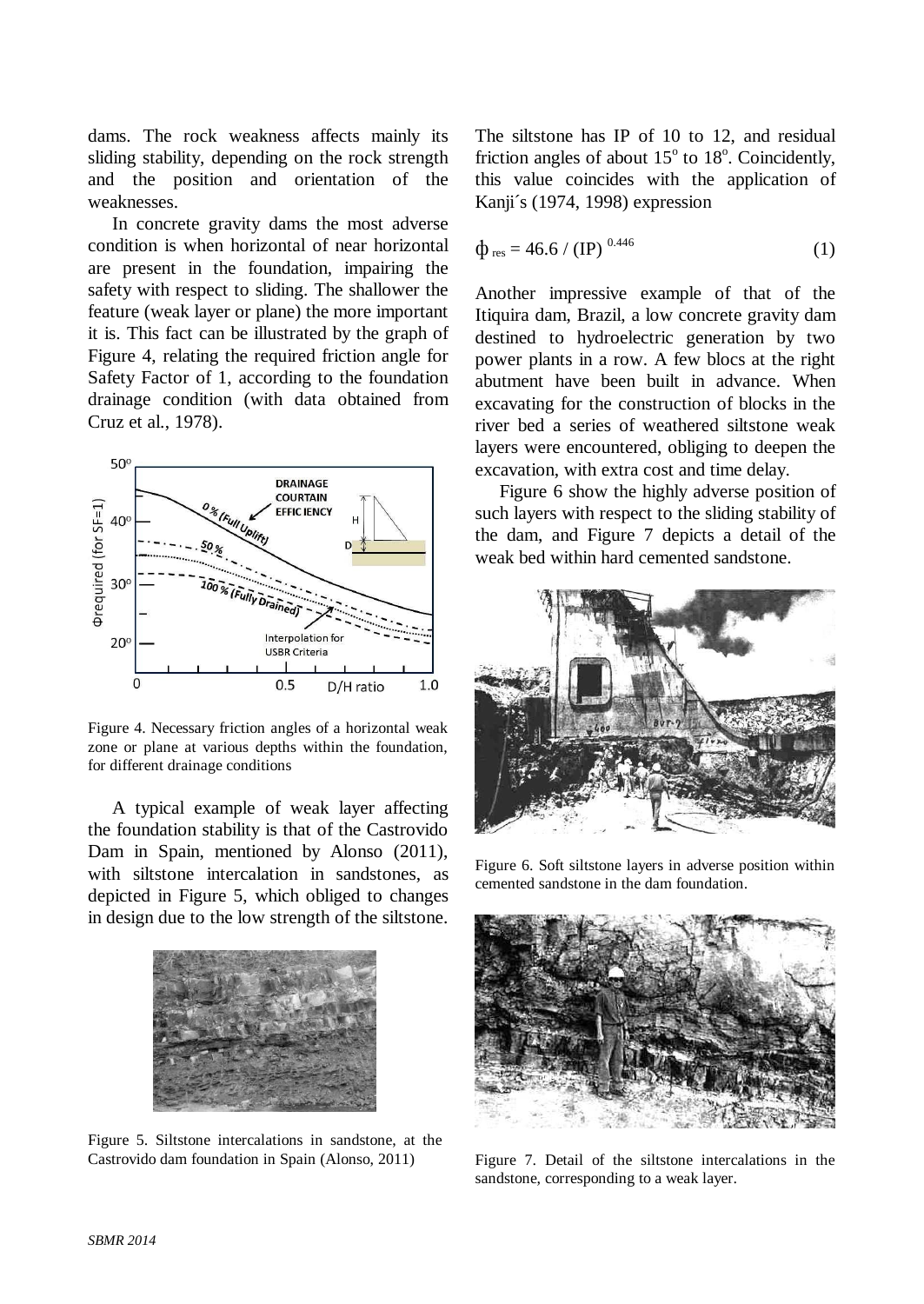It is worth mentioning that the geologic investigation made in the construction follow up detected correctly the weak layers and realized its horizontal continuity, as shown in the draft geologic cross section parallel to the dam axis presented in Figure 8, but this fact was overlooked by the contractor..



Figure 8. Geologic section along the dam axis, showing the continuous weak layers of siltstone.

# 5 EXAMPLE OF SLOPE FAILURE DUE TO SOFT ROCK AT THE BASE.

The South Panamerican Highway at Palpa, Peru, had a stretch with high declivity, and it was decided to build an alternate way more adequate to the traffic, with cuts up to 42m high. Since the rock is a medium cemented conglomerate, the cut was designed with inclinations of 3V:1H with benches each 20m (instead of the 7m interval established in the national code of practice). When the excavation was about 30 m deep a weak layer of volcanic tuff dipping gently was exposed as seen in Figure 9. Tension cracks were observed at the top and the slope failed due to the tuff weakness according to the sketch of Figure 10, deducted by stability analysis.



Figure 9. Picture of the failed slope showing the tuff at its foot and the conglomerate above.



Figure 10. Sketch of the slope excavation, the tuff layer, the tension crack above and the failure surface obtained in the stability analysis.

 Retro-analysis showed that the tuff has parameters equivalent to 20 kN/ $m<sup>2</sup>$  for cohesion and friction angle of  $20^{\circ}$ . The disaggregated tuff classifies as MH, having LL of 36% and IP of 16%. The fines percentage is of 20% to 30% with a maximum diameter of 3 to 4 cm.

 The slope was not subjected previously to adequate investigation, and did not count with a rotary drilling for its entire depth. The design relied entirely on the conglomerate characteristics, and did not detect the tuff which caused the failure.

# 5 EXAMPLE OF THE COLLAPSE OF AN UNDERGROUND LARGE EXCAVATION.

The Pinheiros Station of Line 4 of the São Paulo Metro had an underground excavation of large size: 132 m long, 18 m wide, 15 m high, with an overburden of 20 m bellow surface, in an urban area. In the middle part it had a 40 m diameter shaft, from which the underground excavation was done in 3 levels: crown, middle bench and lower bench with invert.

 The ground consisted of gneiss with vertical foliation practically parallel to the tunnel axis. The central part was in rock class III and both sides were in rock class IV according to the Bieniawski´s (1989) classification. The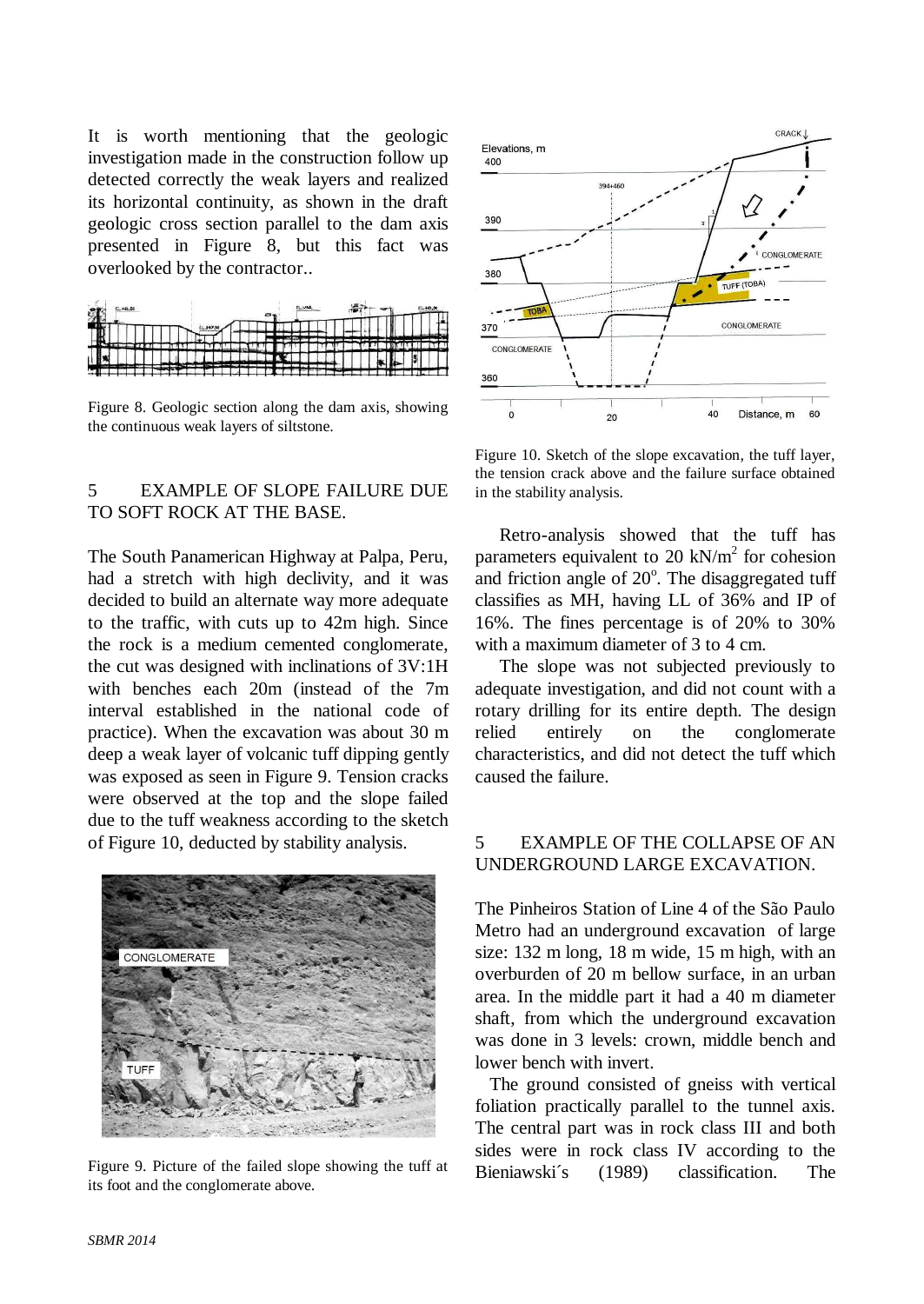excavation of the tunnel crown was made with forepoling and steel lattice girders every 1 m and 0.5 m thick steel reinforced shotcrete. The case was studied jointly by Dr. David Hight and this Author of the Insurance companies.

 The convergence of the North part of the tunnel was stabilized in the order of only 5mm during about two months. Just before Christmas of 2006, during the excavation of the middle bench, a slight increase of a few millimeters was noted, but the works was interrupted for the Christmas vacation, when the movements stopped, as the excavation was also stopped. When the excavation was resumed, the movements reactivated in one week with an increase of 5mm to 15mm in different stations.

 Soon after the movement reactivation was noticed, the contractor called the designer, who determined the immediate reinforcement of the tunnel walls, with 3 lines of systematic 3m long rock bolts in both sides, totaling about 350 rock bolts. Figure 11 show the aspect of the North part of the tunnel, in total normality, without any sign of instability in the day of the designer inspection.



Figure 11. Aspect of the Northern part of the tunnel station the day before its collapse, with no fissures or any sign of instability problem.

 The rock bolts installation started the same day and the next day about 150 ones had been already installed, when the works in the tunnel continued normally without any sign of problem. However, right after noon, the workers noticed a fissure in the shotcrete of the roof, followed some 2 minutes later by the fall of a small shotcrete slab. Office at the site was informed by radio. The workers in the tunnel started to climb up the exit by the shaft. Some 2 minutes later cracks at the surface 20m above were seen, and some truck drivers pushed away their parked vehicles out of the area, and one worker run to the neighbor highway to stop the car traffic. A few instants later the whole area collapsed affecting half the shaft and half the tunnel at the North side of the shaft.

 Figure 12 is a time table minute by minute showing the series of events, showing that since the first crack to the collapse, only some 6 minutes have elapsed. In the collapse unfortunately a microbus with passengers was dragged down causing 6 deaths. The view of the collapse is presented in Figure 13.



Figure 12. Chronology of the sequence of events leading to the collapse, happened in only 6 minutes (CVA, 2008, modified).



Figure 13. Air view of the collapsed tunnel and shaft.

 It is impressive how so little deformation has happened prior to the collapse. The convergence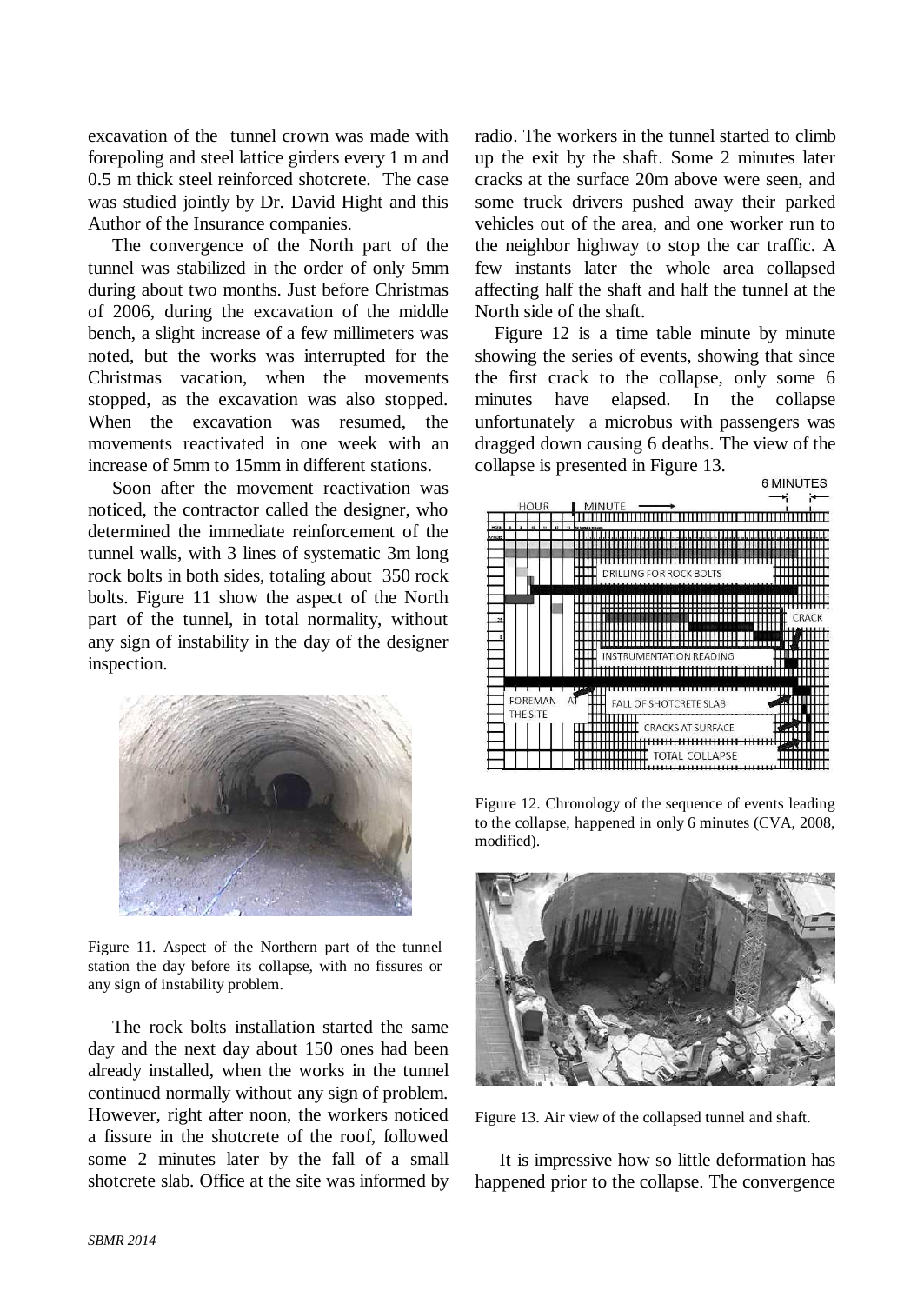in the 18m diameter tunnel was limited to some 3cm, as can be seen in the graphs of Figure 14 (deformed slightly to fit the time scale). The settlement on surface above the tunnel was also limited to about 3,5 cm, which is striking for a tunnel with a 20m overburden, as shown in Figure 15.



Figure 14. Convergence measurements of the tunnel walls since beginning of excavation up to the collapse.



Figure 15. Surface settlements above tunnel just before the collapse, limited to about 3.5cm.

 The cause of collapse was understood after the careful removal of the muck was made, exposing the rock and the rock floor. The gneiss had vertical layers of weathered biotite schist very weak, in thin bands of one or two decimeters thick, as the example presented in Figure 16. One of these bands was almost parallel to the left wall and as the excavation proceeded the layer became closer and closer to the excavation wall, as shown by the geologic mapping made by the contractor (CVA, 2008) shown in Figure 17.



Figure 16. Vertical layer of weathered biotite schist (in the middle of the photo) within crystalline gneiss.



Figure 17. Geologic mapping of the excavation floor after muck removal, showing the vertical weak layer at short distance of the left wall. (CVA, 2008, modified)

The vertical weak layer prevented stress transfer beyond it, and the thin rock wall (of about 1m or so) received all the vertical load of the arching of the roof, overcoming the thin rock wall strength. The tunnel floor had a weathered meta basic rock which helped the failure, bringing down all the overburden, as shown in the sketch prepared by the contractor consultants in Figure 18. Additionally a somewhat weathered